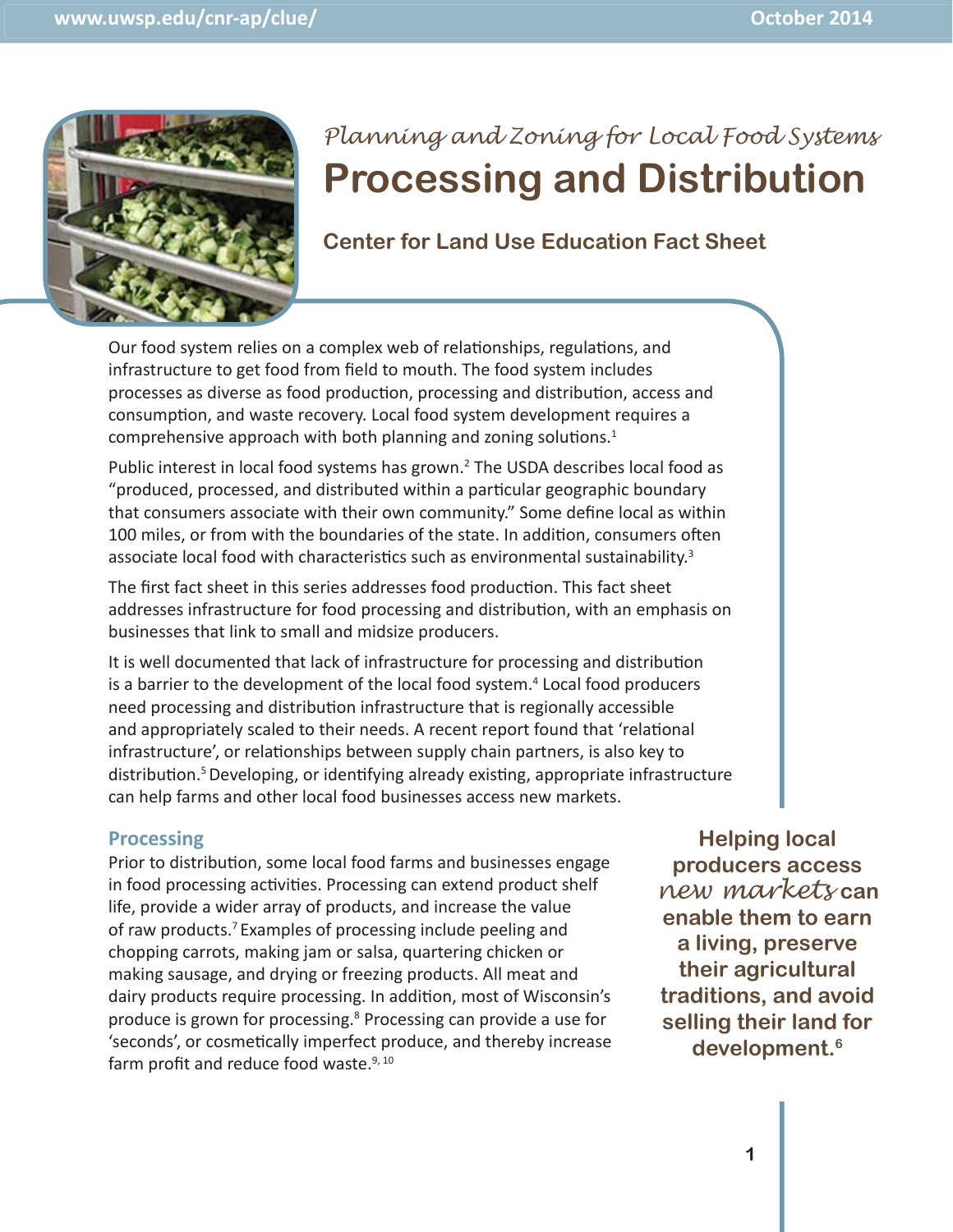In Wisconsin, there are 952 food processors.11 Of those, 84 are fruit and vegetable preserving and specialty food manufacturers (including frozen, canned, pickled, dried, and dehydrated products), and 140 are animal slaughtering and processing manufacturers (of which eight are poultry processing). Some small-scale processing may not be captured in the numbers above. For example, the extent of on-farm processing is not easily quantified because it is not tracked separately from other types of certified kitchens.

Food processors range in size, scope, and involvement in the local food system. Many large processors, such as Del Monte and Tyson Foods, are vertically integrated and work primarily with large-scale regional producers under contract to serve national and international markets. Some processors obtain most of their source product from regional producers, others ship in product from other states and countries.<sup>12</sup> Most do not have local product lines.

Anecdotal evidence suggests that processors with local product lines are often locally owned and smaller in size.<sup>13</sup> Some processors and butchers, such as Seaquist Canning Company and the Underground Butcher, aggregate and process products from multiple producers. Others process products for producers to distribute under their own label. This is known as contract processing, co-packing or comanufacturing.14

Producers that have trouble accessing processing suited to their needs may have to invest in their own certified kitchens to process products<sup>15</sup> or explore opportunities to share processing infrastructure. For example, there are approximately 23 shared use and incubator kitchens in Wisconsin, which are facilities in which multiple users can rent space and process their own products. $16, 17$  For areas with insufficient meat processing, mobile slaughter units can serve multiple farms.

#### **Distribution**

Local food must be distributed in an efficient manner. Many local producers sell directto-consumer at farm stands, u-pick farms, farmer's markets, and public markets. In addition, some producers sell "shares" of their annual harvest to members in an arrangement called community-supported agriculture (CSA). Direct sales require onfarm infrastructure such as farm stands and packing houses, as well as community infrastructure such as dedicated farmer's market or public market space.

Accessing intermediated markets such as retail outlets, restaurants, and institutions requires understanding buyers' requirements for delivery, insurance, and more.18 Businesses may need to invest in appropriate infrastructure. This may include warehouses for packing and storage (dry, refrigerated, and frozen), loading docks, and transportation.<sup>19,20</sup> Some producers may directly sell to these buyers, whereas others may find it beneficial to work through a distributor or food hub. Distributors such as Reinhardt FoodService and Keewaydin Organics sell local products as an intentional aspect of their business.

In addition, food hubs help connect producers with markets.<sup>21</sup> A food hub is "a business or organization that actively manages the aggregation, distribution, and marketing of source-identified food production primarily from local and regional producers to strengthen their ability to satisfy wholesale, retail, and institutional demand".<sup>22</sup> In Wisconsin, there are at least 12 food hubs.23 Common ownership types for food hubs include privately held businesses, cooperatives and nonprofits. Food hubs vary in scope, but can include aggregation, processing, storage, and distribution components.

**There are approximately**  *23 shared use kitchens*

**and** *12 food hubs*  **in Wisconsin.**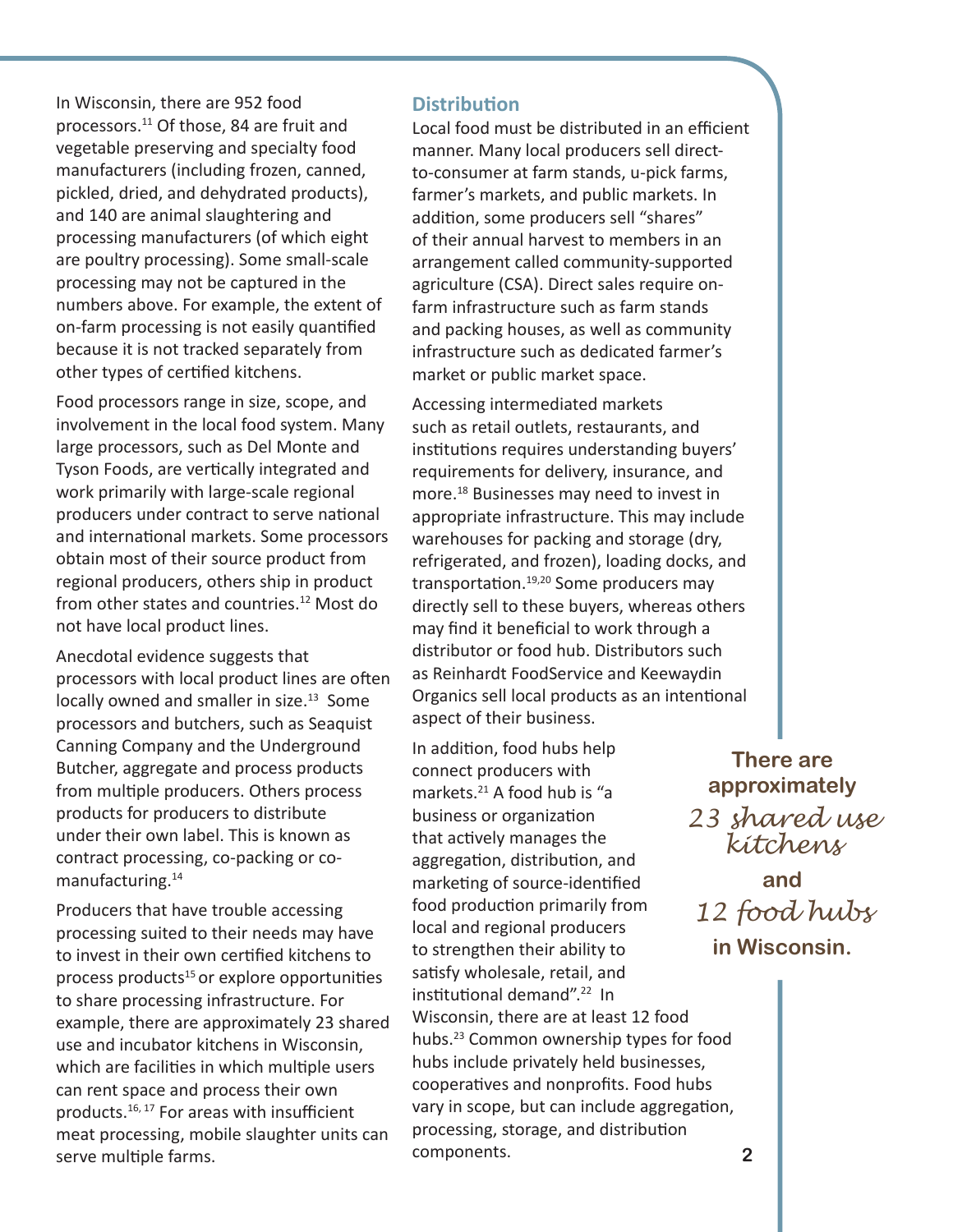# **Planning**

There are several components of community planning in which local governments can consider and promote local food processing and distribution.

**Build relationships** among food system partners.

- Provide opportunities for partners to discuss food system policy on an ongoing basis. This may be facilitated by a planning department, food policy council, or committee.
- Create regular networking opportunities for supply chain businesses such as buyers, food producers, and distributors.

#### **Gather data on food processing and distribution.** For example:

- Work with community and university partners to conduct a comprehensive food system assessment that includes processing and distribution.<sup>24</sup>
- Assess local food processing demand and capacity by type of product (e.g. produce, meat, dairy) and type of processing (e.g. fresh, frozen, canned).
- Inventory local infrastructure for food aggregation and distribution.

**Build relaƟ onships across departments to address complex food issues.** For example, partner with the health department to create a database of available commercial kitchen space that can be rented to local food businesses.

**Develop specific and measurable goals for local food infrastructure** in community plans including comprehensive, farmland preservation, sustainability, and other plans.<sup>25,26,27</sup> Communities that address food systems in their plans adopt more policies or programs related to food systems than communities that do not have such plans.<sup>28</sup>

**Provide education and outreach about** the economic, social and environmental benefits of investing in local food infrastructure to stakeholders, including

- Community members
- School officials
- Community and economic development staff, and
- **Flected officials**

### **Comprehensive Plan Examples**

1. The city of Eau Claire included the following policies in the health chapter of their comprehensive plan<sup>29</sup>:

*Policy 2.5 Public Market:* The City and/ or Redevelopment Authority should consider developing a year-round public market.

*Policy 2.6 Regional Food Hub:*  Collaborate with others to research if the region could support a regional food hub.

2. Marquette County, Michigan developed a Local Food Supply Plan as a chapter of their comprehensive plan,<sup>30</sup> which included the following infrastructure-related policies:

Encourage the establishment of food processing facilities including meat and frozen produce.

Identify opportunities for cooperatives for food processing, equipment, and storage areas.

- 3. Other example goals are as follows:
- Strengthen food distribution networks in the region.
- Reduce barriers to processing and distribution in the zoning code.
- Provide in-kind or financial support to develop local food infrastructure.31 **3**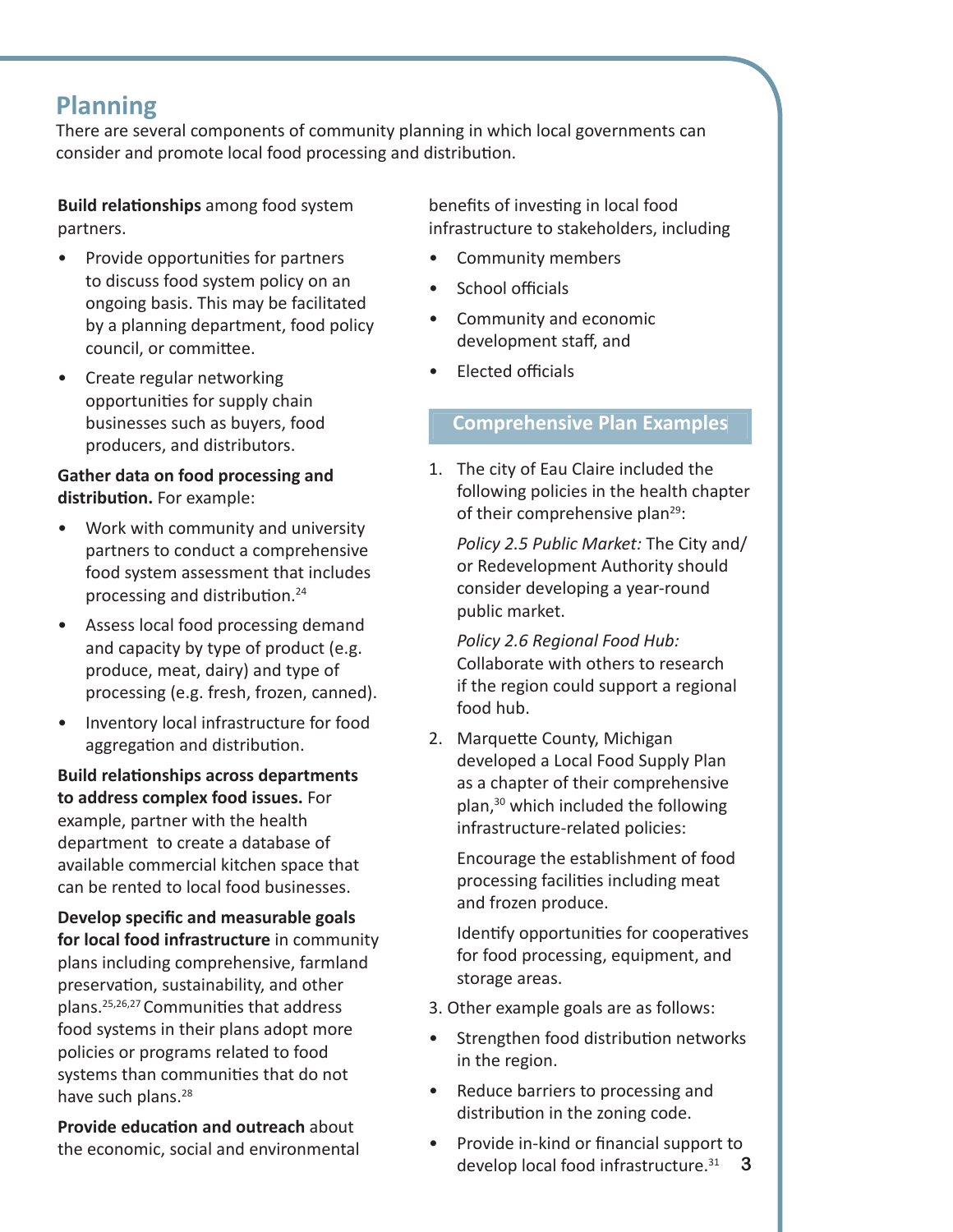# **Regulation**

There are numerous local, state and federal regulations affecting local food infrastructure related to the processing and distribution of food on a local and regional basis.<sup>32</sup> At the local level, you can take action in the following ways:

**Educate local government offi cials, staff , and the public** about local zoning regulations affecting food processing and distribution. Provide the information by topic on local government websites.

#### **Work across departments to streamline the development of infrastructure.33**

For example, create a handout for new commercial kitchens with information about planning and zoning considerations, as well as necessary licensing permits through the health department.

#### **Specifically define uses related to local food infrastructure in the zoning code.**

- This may include farm stands, farmers markets, public markets, mobile markets, packing houses, warehouses, mobile slaughtering units, community kitchens, and more.
- Consider defining "food hubs", which include multiple uses and may not easily fit into one category. $34$

**Reduce unnecessary barriers to food distribuƟ on in each district** (e.g., residential, commercial, industrial and mixed use).

• Allow appropriately scaled food system infrastructure such as smallscale farm stands, and farmers markets in non-agricultural zones with appropriate standards.35,36

**Consider creating district that specifically** allow a mix of uses, e.g., food production, aggregation, processing, distribution and retail). Examples include food innovation districts in urban areas and local food production districts on the development fringe.37,38

### **Model Food InnovaƟon District**

Food innovation districts include a mix of uses, including production, processing, restaurants, retail and wholesale sales, and food-related education and events.<sup>39</sup> Consider creating a new district or an overlay district that allows for these uses. Grand Rapids, Michigan has created a food innovation district on land zoned for commercial and industrial purposes adjacent to the Grand Rapids Downtown Market. Madison, Wisconsin is working on a similar project.

### **Model Local Food Production District**

CR. Planning Inc. created a model ordinance for local food production districts in the development fringe.<sup>40</sup> Food processing is included as a provisional/ accessory use. This means that the accessory use is permitted as long as it follows the standards outlined.

"Processing food products whose defining ingredient was produced locally, subject to the following conditions:

- 1. There shall be no indication of offensive noise, vibration, smoke, dust, odors, heat, or glare at or beyond the property line
- 2. The processing operation shall not generate excessive traffic that is detrimental to the rural character of the local food production district.
- 3. The processing operation shall not generate hazardous or excessive waste unless a plan for off-site management of waste is approved.
- 4. Off-street parking shall be provided for any non-resident employees." **4**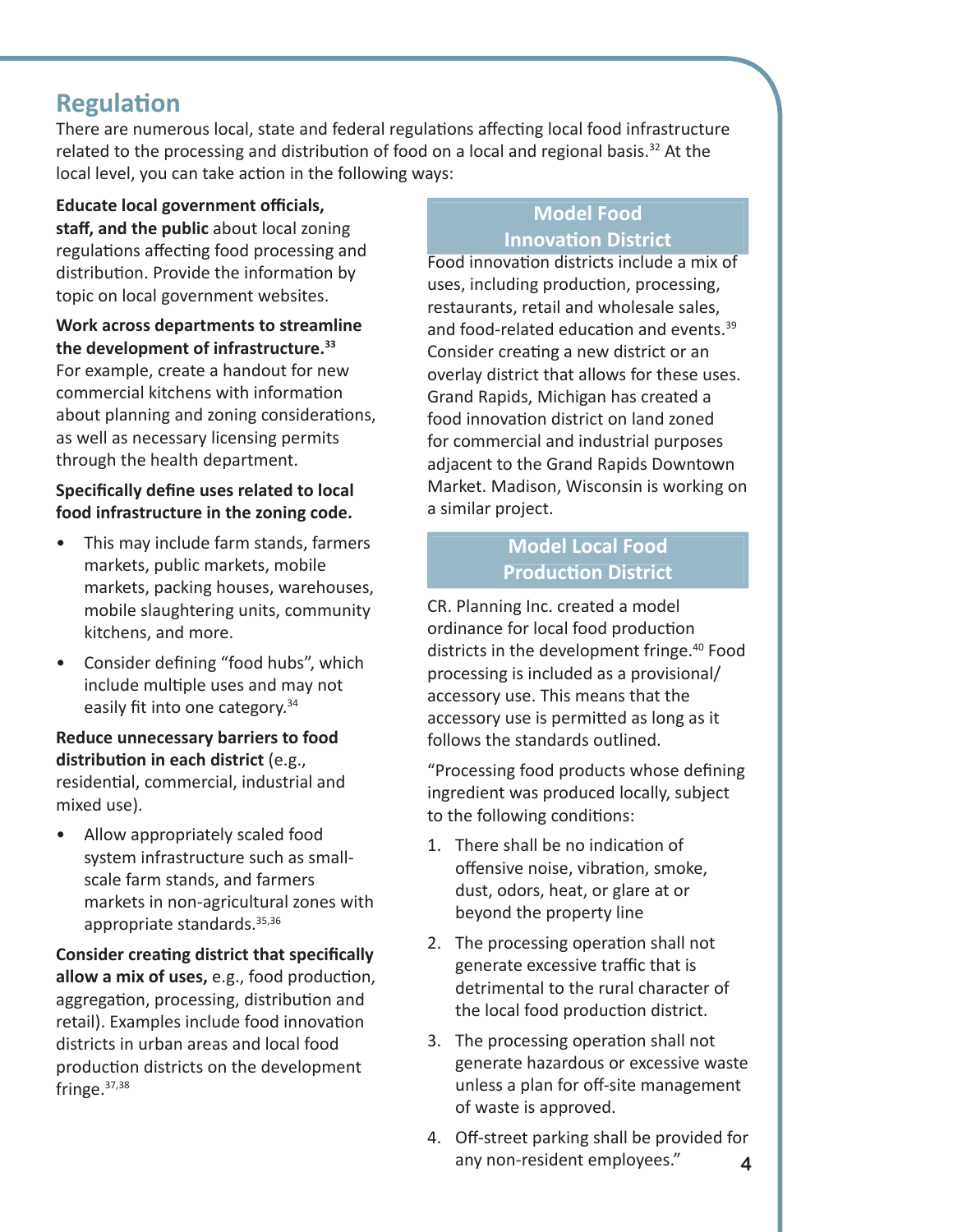# **Examples in Wisconsin**

Below are examples of planning and zoning activities related to local food infrastructure.

#### **Food Enterprise Center, Viroqua, WI**

#### www.veda-wi.org

The Vernon Economic Development Association (VEDA), a nonprofit organization based in Viroqua, was formed in 2006 to "create economic wealth and prosperity while preserving our rural Vernon County lifestyle". Located in an agricultural region, VEDA saw potential in developing the infrastructure for small businesses serving the regional food system. In 2009 VEDA participated in the "Vernon County, Wisconsin Community Food Assessment". Later that year, they obtained an abandoned 100,000 square foot manufacturing facility. VEDA partnered with the city of Viroqua to successfully obtain a \$2 million federal Economic Development Administration grant in 2010 to develop the site into a multi-tenant food

processing and distribution center. The Food Enterprise Center is now home to 10 food and wellness-related tenants, including the Fifth Season Cooperative, Wisco Pop, LuSa Organics, Kickapoo Coffee, Fizzeology and others. The city of Viroqua is providing tax increment financing as collateral on a \$1.8 million Midwest Disaster Area Bond that helps finance tenant build-outs at the site.

#### **Community Commercial Kitchens, Door County, WI**

http://map.co.door.wi.us/planning/zoning\_ordinance.htm

The Door County Zoning Ordinance did not have a category for stand-alone community commercial kitchens, but recognized that interest in community commercial kitchens was growing in the area. This type of kitchen did not fit well under processing plants, which were generally larger-scale. Therefore, Door County Planning and Zoning proposed adding a definition for "community commercial kitchen" as follows:

*An establishment where space is leased or otherwise shared by individual entities for short periods of time to process, typically only in small quantities and only periodically, the food that they grow or produce, primarily for purposes of selling or distribuƟ ng off -site. (Approved April 2012)*

Community commercial kitchens are allowed in the commercial center, mixed use commercial, and light industrial zoning districts.

# **Conclusion**

A healthy local food system requires infrastructure to help producers aggregate, process, and distribute their product to local and regional markets. Communities that engage in planning and zoning for their local food system may be better prepared to address food processing issues related to land use.

*WriƩ en by Kristy SeBlonka and Anna Haines, Center for Land Use EducaƟ on. 2014. Reviewed by Lynn Markham and Becky Roberts, CLUE; Erin Peot, Center for Community and Economic Development; Carrie Edgar, Dane County UW-Extension; and Olivia Parry, Dane County Planning and Zoning. Publication available on CLUE's website: www.uwsp.edu/cnr-ap/clue. Photo credits: InnovaƟ on Kitchens LLC (front) and FiŌ h Season Cooperative (above).*